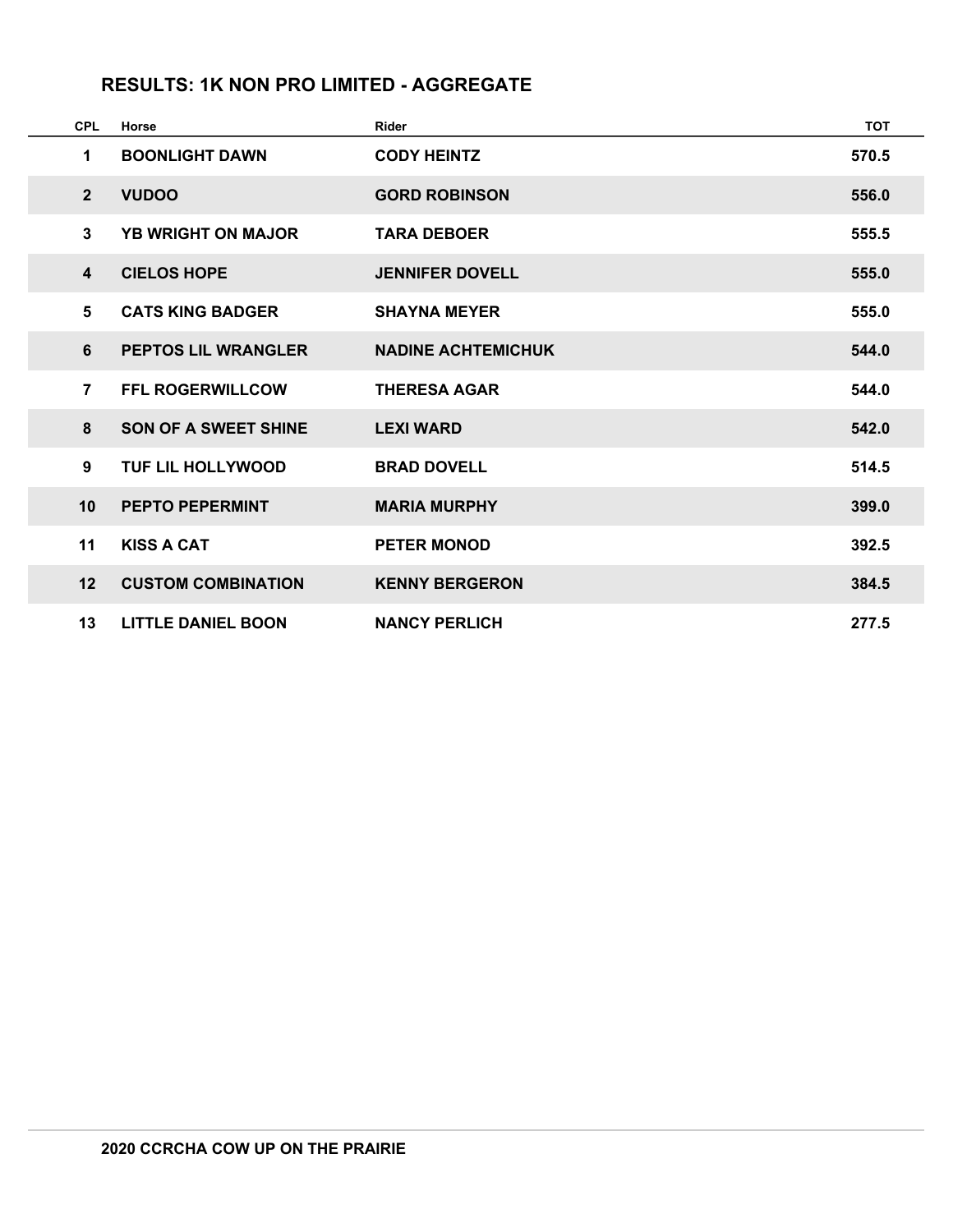#### **RESULTS: 5K NON PRO LIMITED - AGGREGATE**

| <b>CPL</b>              | Horse                       | Rider                  | <b>TOT</b> |
|-------------------------|-----------------------------|------------------------|------------|
| 1                       | <b>CATS KING BADGER</b>     | <b>SHAYNA MEYER</b>    | 564.0      |
| $\overline{2}$          | <b>UNOS BOOM BOOM CHEX</b>  | <b>JILL HARVIE</b>     | 560.5      |
| 3                       | <b>CHOCOLATE WONT LENA</b>  | <b>COREY DAVIS</b>     | 560.0      |
| $\overline{\mathbf{4}}$ | <b>YB WRIGHT ON MAJOR</b>   | <b>TARA DEBOER</b>     | 559.0      |
| 5                       | <b>JOHNNY CASH FLO</b>      | <b>JO-ANN MILLER</b>   | 558.5      |
| 6                       | <b>LIGHTNING HITS TWICE</b> | <b>MEGAN RUSNACK</b>   | 549.0      |
| $\overline{7}$          | <b>WHIZNCHICNSTARLIGHT</b>  | <b>BRIANA GOUCHER</b>  | 524.5      |
| 8                       | <b>JUST ENOUGH SHINE</b>    | <b>LISA ALLEN</b>      | 410.5      |
| 9                       | <b>CUSTOM COMBINATION</b>   | <b>KENNY BERGERON</b>  | 398.0      |
| 10                      | <b>CIELOS HOPE</b>          | <b>JENNIFER DOVELL</b> | 397.5      |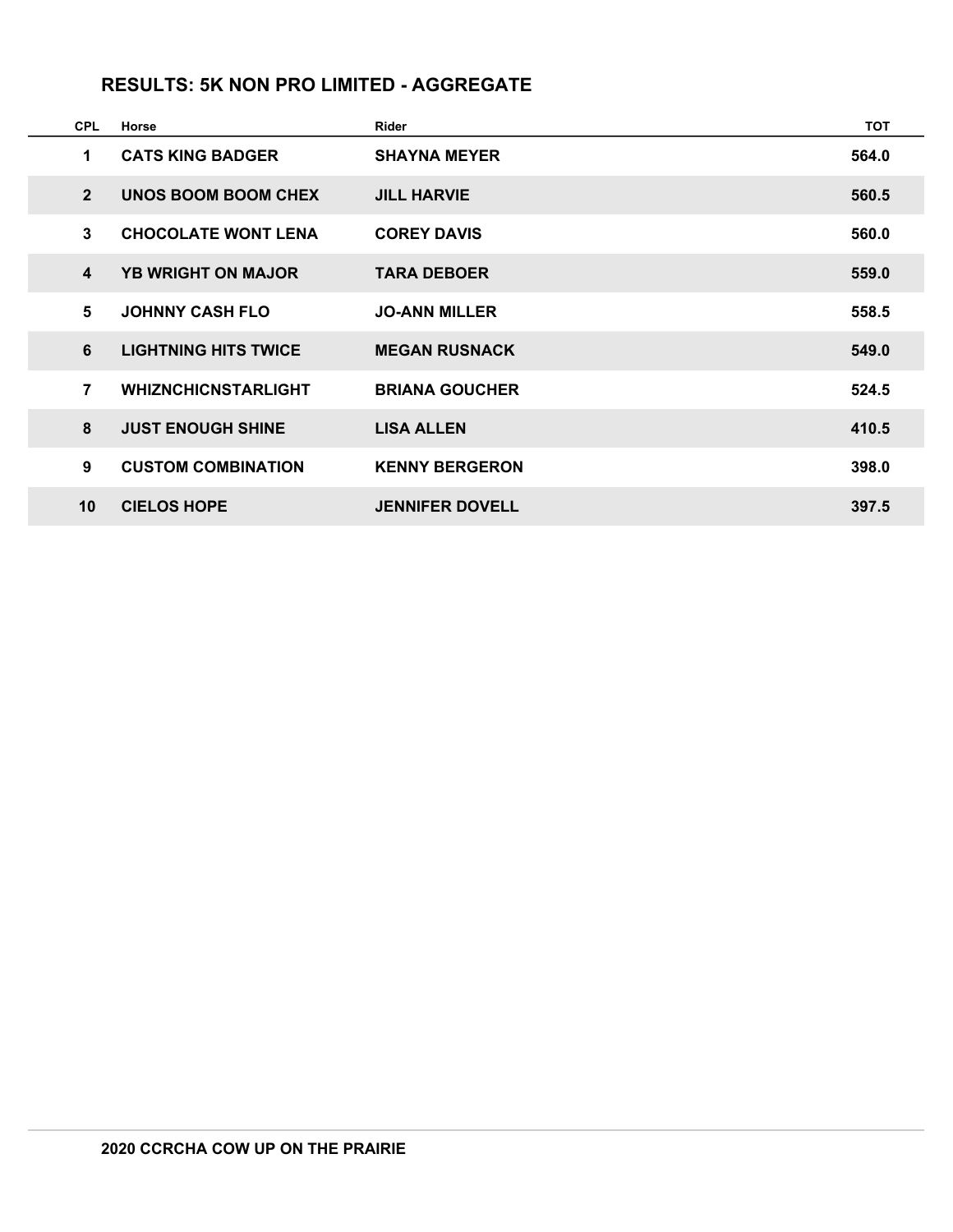# **RESULTS: BEGINNING FENCE WORK - AGGREGATE**

| CPL | Horse               | Rider              | <b>TOT</b> |
|-----|---------------------|--------------------|------------|
|     | UNOS BOOM BOOM CHEX | <b>JILL HARVIE</b> | 537.0      |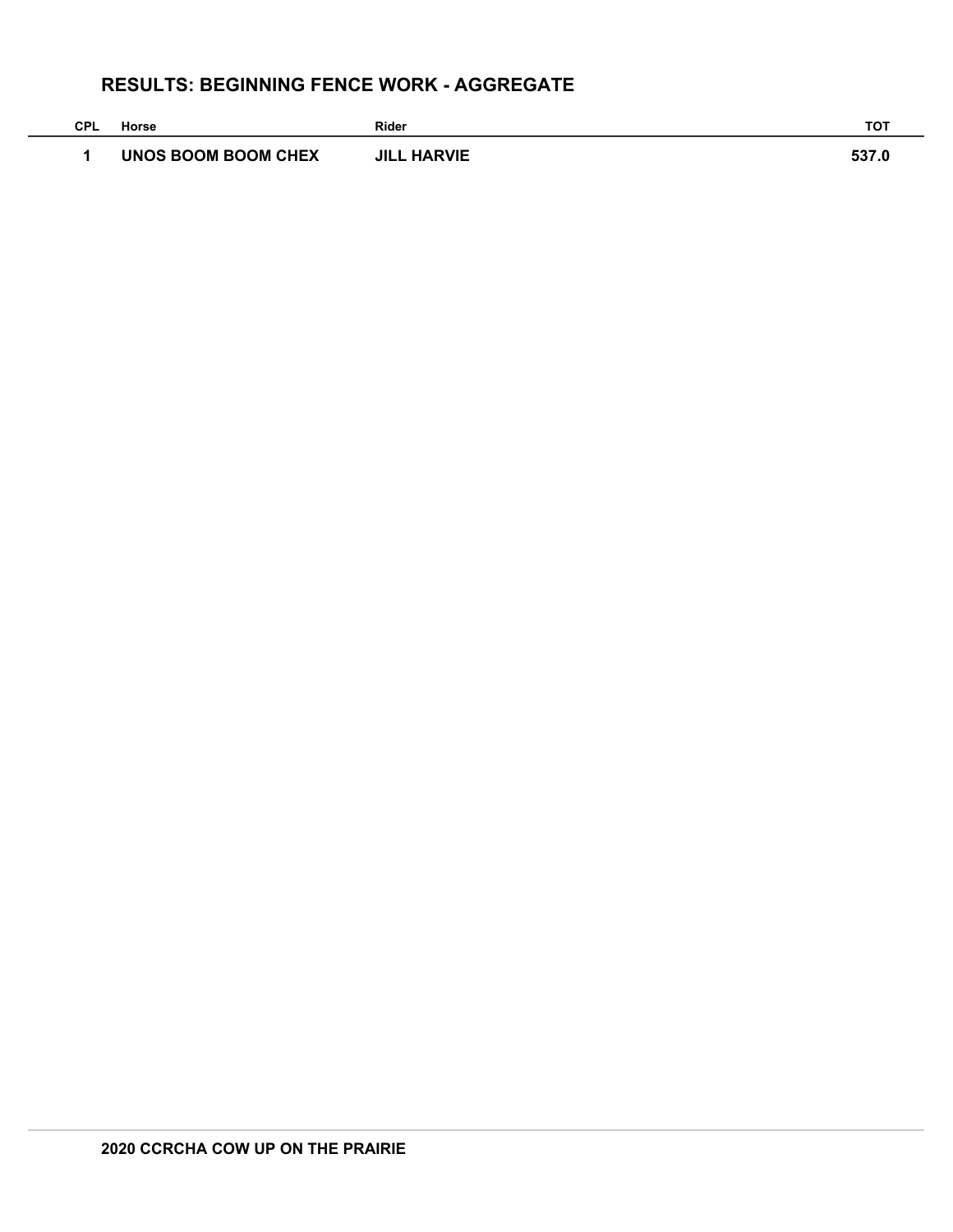# **RESULTS: INTERMEDIATE NP BRIDLE - AGGREGATE**

| <b>CPL</b>              | Horse                       | Rider                    | тот   |
|-------------------------|-----------------------------|--------------------------|-------|
| 1                       | <b>CR TUFFS MAGIC TONIC</b> | <b>DOUGLAS MCDANIEL</b>  | 589.0 |
| $\overline{\mathbf{z}}$ | <b>COASTING THE STARS</b>   | <b>FARRAH ROBERTS</b>    | 571.0 |
| 3                       | <b>WRIGHT ON RYDER</b>      | <b>JOCELYN BROCHU</b>    | 569.5 |
| 4                       | <b>PURE LATIGO</b>          | <b>JONATHAN MORRISON</b> | 563.5 |
| 5                       | <b>HOT WIRED HICKORY</b>    | <b>DONNA SHAPKA</b>      | 547.5 |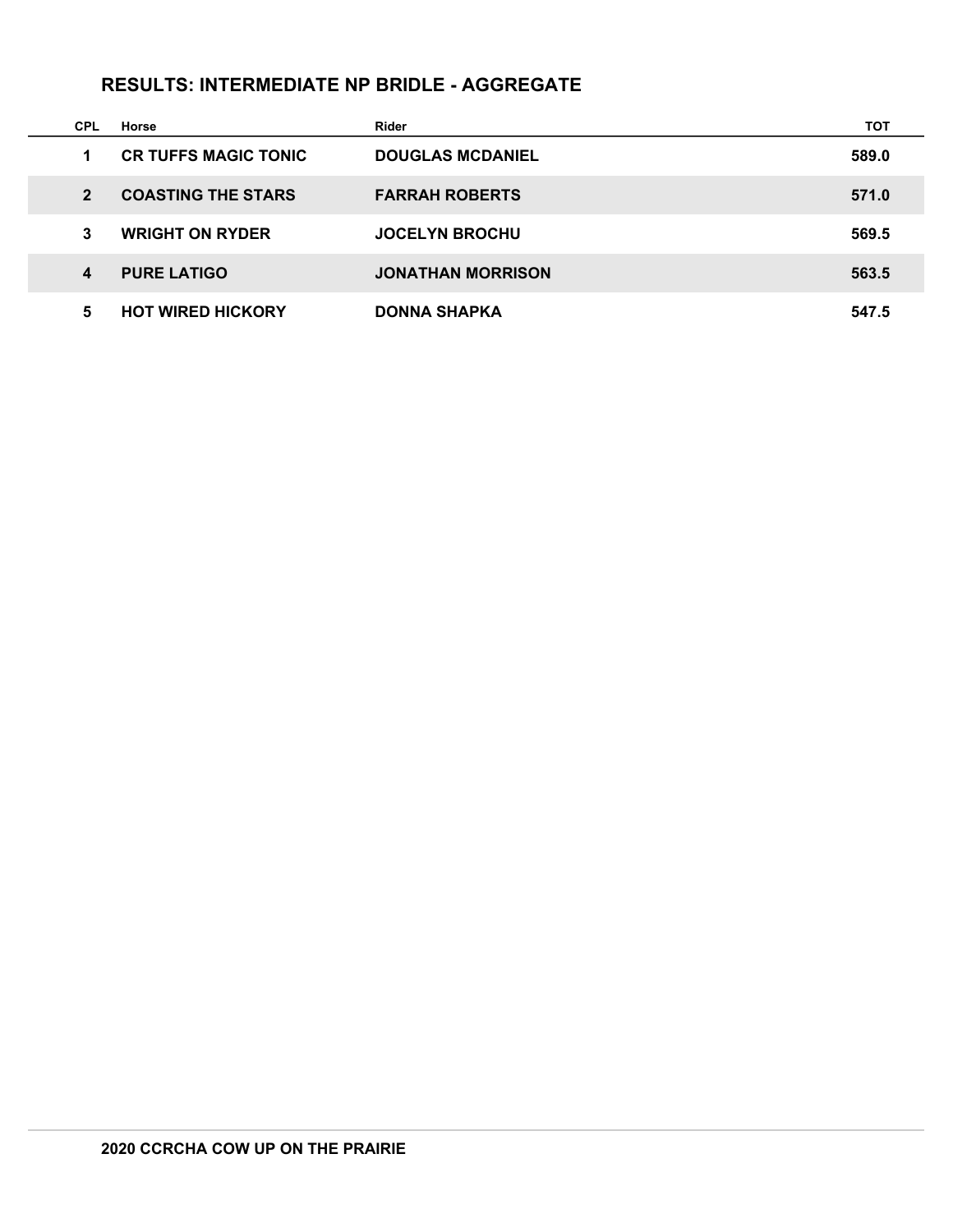# **RESULTS: LTD. OPEN BRIDLE - AGGREGATE**

| <b>CPL</b> | Horse                      | Rider                 | тот   |
|------------|----------------------------|-----------------------|-------|
|            | <b>CHICS MADE ME DO IT</b> | <b>MELODY ANDREWS</b> | 557.5 |
|            | <b>SKEETS HICKORY MISS</b> | <b>ANNET RIBLING</b>  | 528.0 |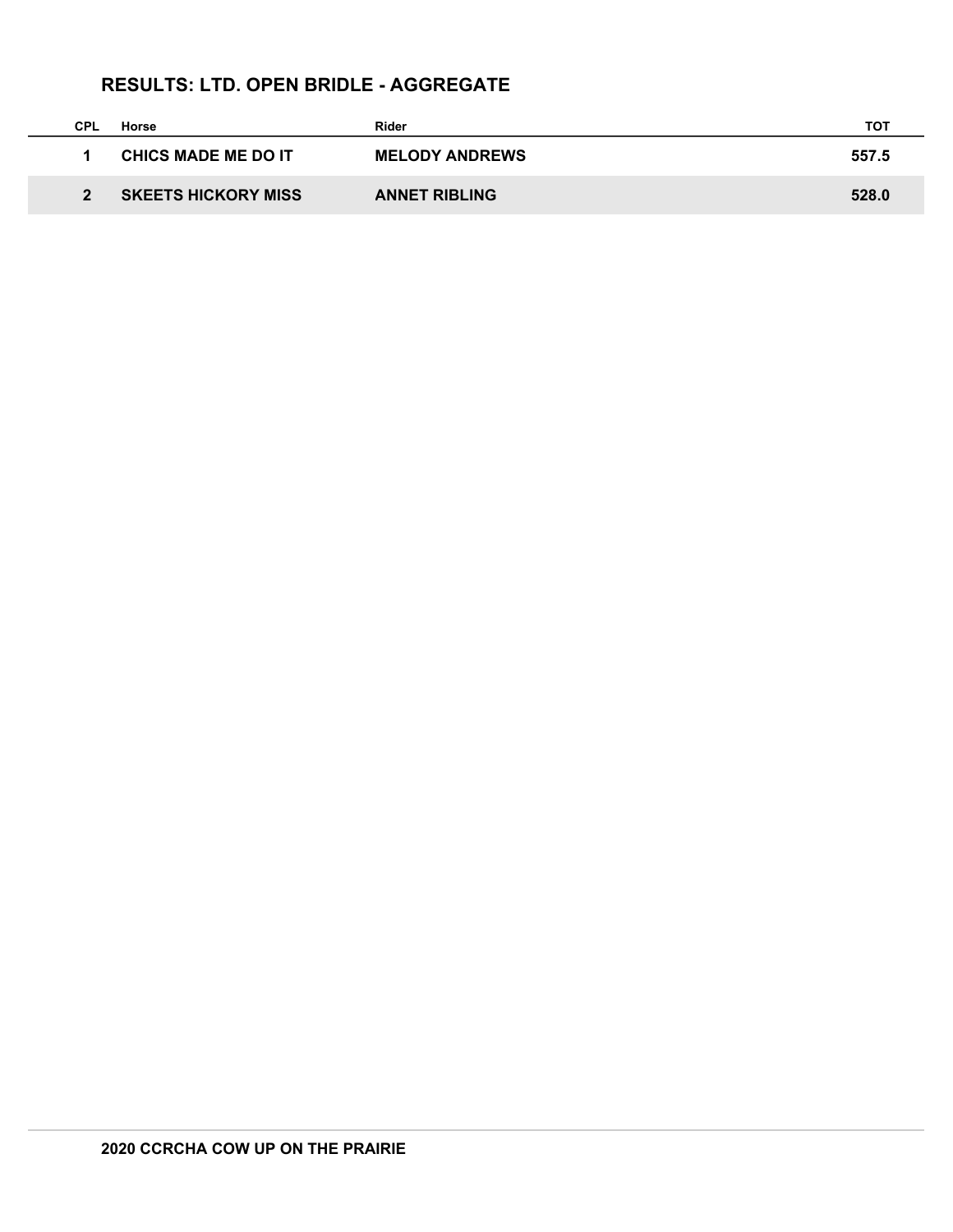#### **RESULTS: NON PRO BRIDLE - AGGREGATE**

| <b>CPL</b>     | Horse                       | Rider                      | <b>TOT</b> |
|----------------|-----------------------------|----------------------------|------------|
| 1              | <b>CR TUFFS MAGIC TONIC</b> | <b>DOUGLAS MCDANIEL</b>    | 589.0      |
| $\overline{2}$ | <b>SMART LOOKIN NURSE</b>   | <b>BART HOLOWATH</b>       | 582.5      |
| 3              | <b>COASTING THE STARS</b>   | <b>FARRAH ROBERTS</b>      | 571.0      |
| 4              | <b>REYS STYLISH BELL</b>    | <b>SONYA DISTEFANO</b>     | 565.0      |
| 5              | <b>PURE LATIGO</b>          | <b>JONATHAN MORRISON</b>   | 563.5      |
| 6              | <b>MATES IRISH HICKORY</b>  | <b>LORNE BODELL</b>        | 561.5      |
| 7              | <b>SLR WON SMART WOLF</b>   | <b>KERI HUDSON-REYKDAL</b> | 549.5      |
| 8              | <b>RED HOT JADE</b>         | <b>TERRI HOLOWATH</b>      | 426.0      |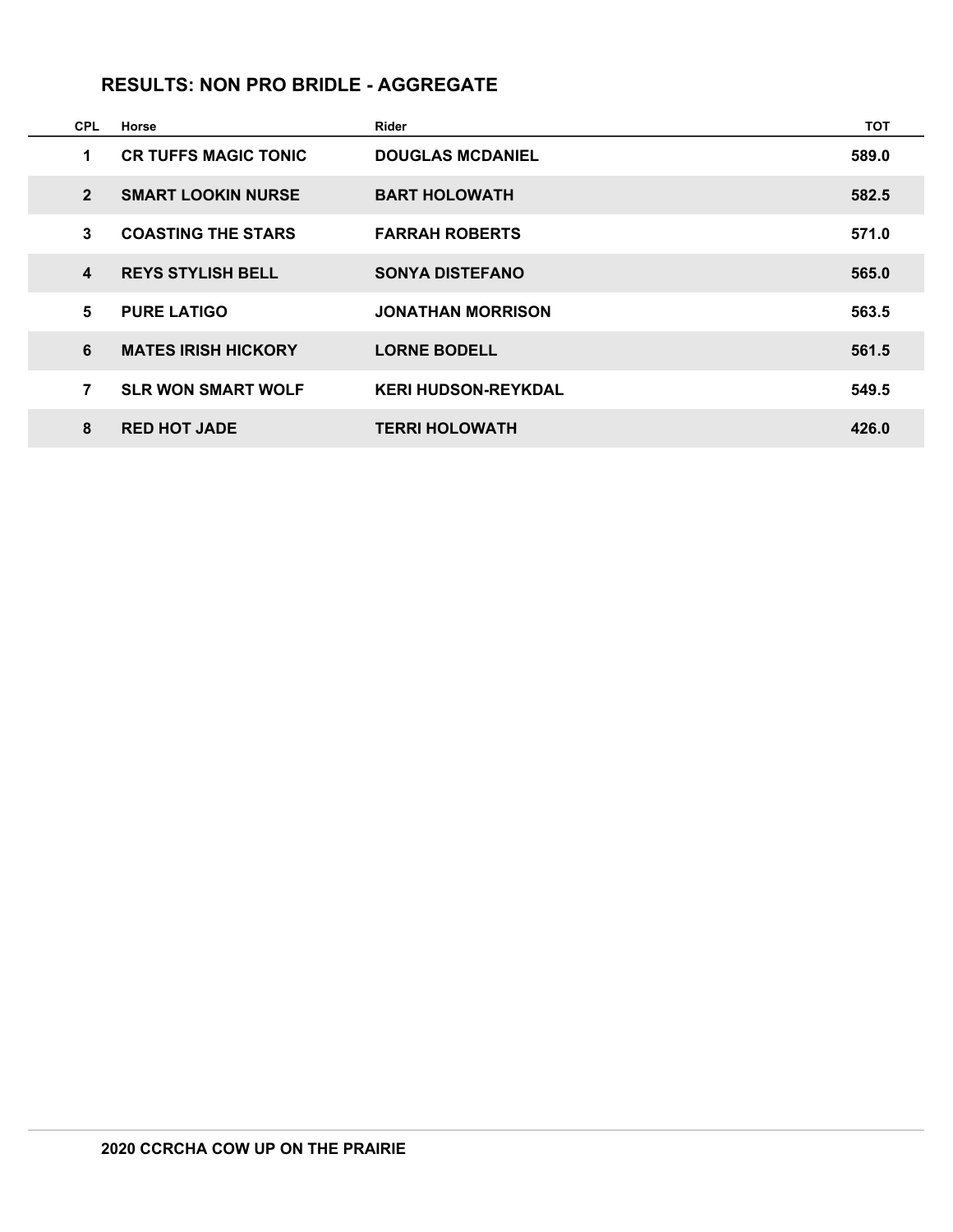## **RESULTS: NON PRO HACKAMORE - AGGREGATE**

| CPL | Horse                   | Rider                | тот   |
|-----|-------------------------|----------------------|-------|
|     | <b>WANNA TALK MONEY</b> | <b>CLAYTON HINES</b> | 556.5 |
|     | <b>CHARM N BLUE</b>     | <b>JARED SHERMAN</b> | 412.5 |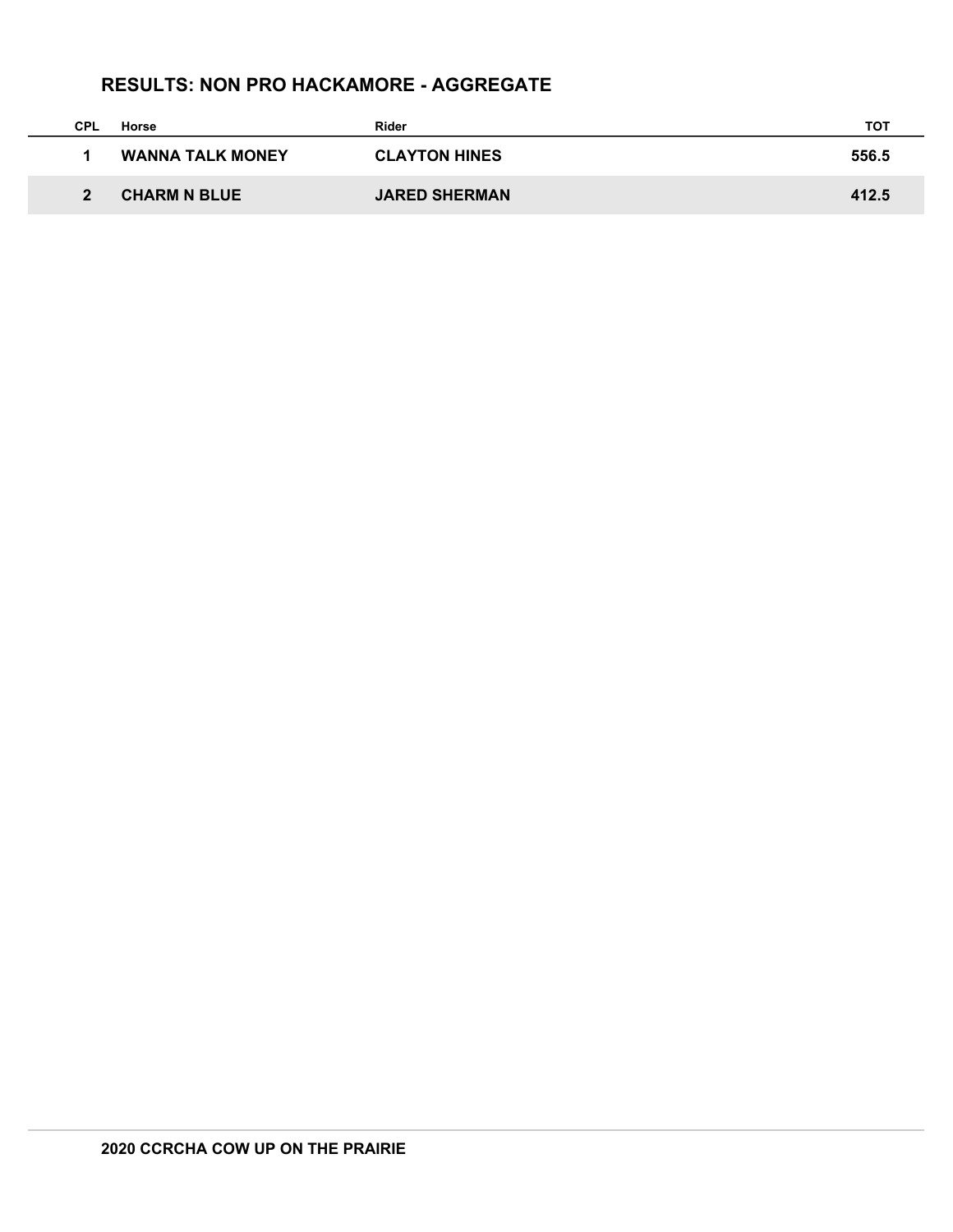## **RESULTS: NON PRO LIMITED - AGGREGATE**

| <b>CPL</b>       | Horse                       | <b>Rider</b>             | <b>TOT</b> |
|------------------|-----------------------------|--------------------------|------------|
| 1                | <b>WR HOTSHOT</b>           | <b>KATIE WILSON</b>      | 586.0      |
| $\overline{2}$   | <b>CR TUFF TORNADO</b>      | <b>HEATHER MCFARLANE</b> | 562.5      |
| 3                | UNOS BOOM BOOM CHEX         | <b>JILL HARVIE</b>       | 560.5      |
| $\boldsymbol{4}$ | <b>DEVIL IN THE DEEPBLU</b> | <b>DEB SIMPSON</b>       | 560.0      |
| 5                | <b>CHOCOLATE WONT LENA</b>  | <b>COREY DAVIS</b>       | 560.0      |
| 6                | <b>JUST ONE MOR TIME</b>    | <b>DEB SIMPSON</b>       | 556.0      |
| $\overline{7}$   | <b>ONE STYLISH OAK</b>      | <b>AMY BRATTEBO</b>      | 555.0      |
| 8                | <b>LIGHTNING HITS TWICE</b> | <b>MEGAN RUSNACK</b>     | 549.0      |
| 9                | <b>WHIZNCHICNSTARLIGHT</b>  | <b>BRIANA GOUCHER</b>    | 524.5      |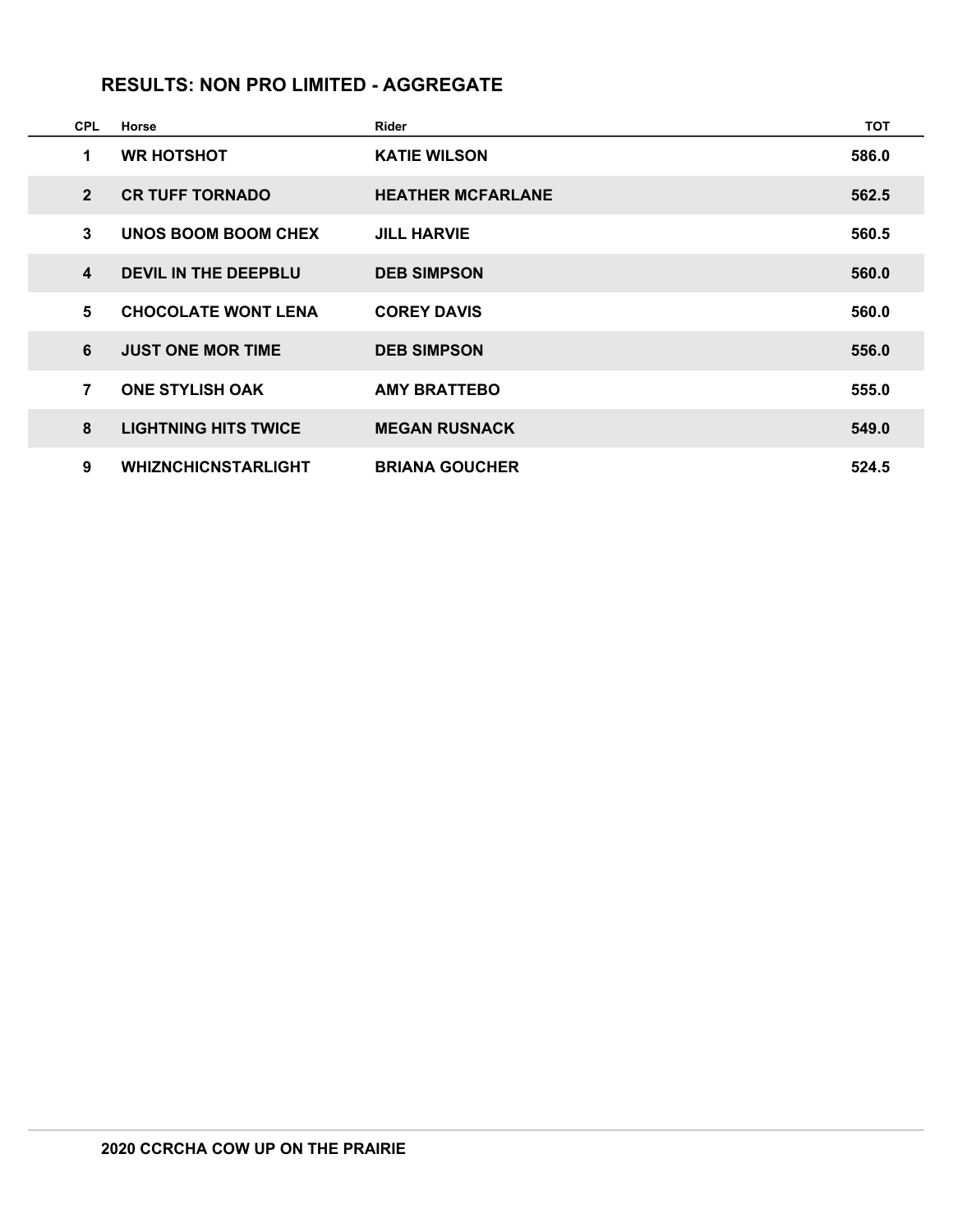# **RESULTS: NON PRO TWO REIN - AGGREGATE**

| <b>CPL</b> | Horse                 | Rider                     | тот   |
|------------|-----------------------|---------------------------|-------|
|            | A MORE REY            | <b>SUZON SCHAAL</b>       | 577.0 |
| 2          | <b>METALLIC DUALS</b> | <b>NICOLE MYER</b>        | 571.5 |
|            | <b>TRU GOLD CASH</b>  | <b>RAE-LYNN ARMSTRONG</b> | 509.0 |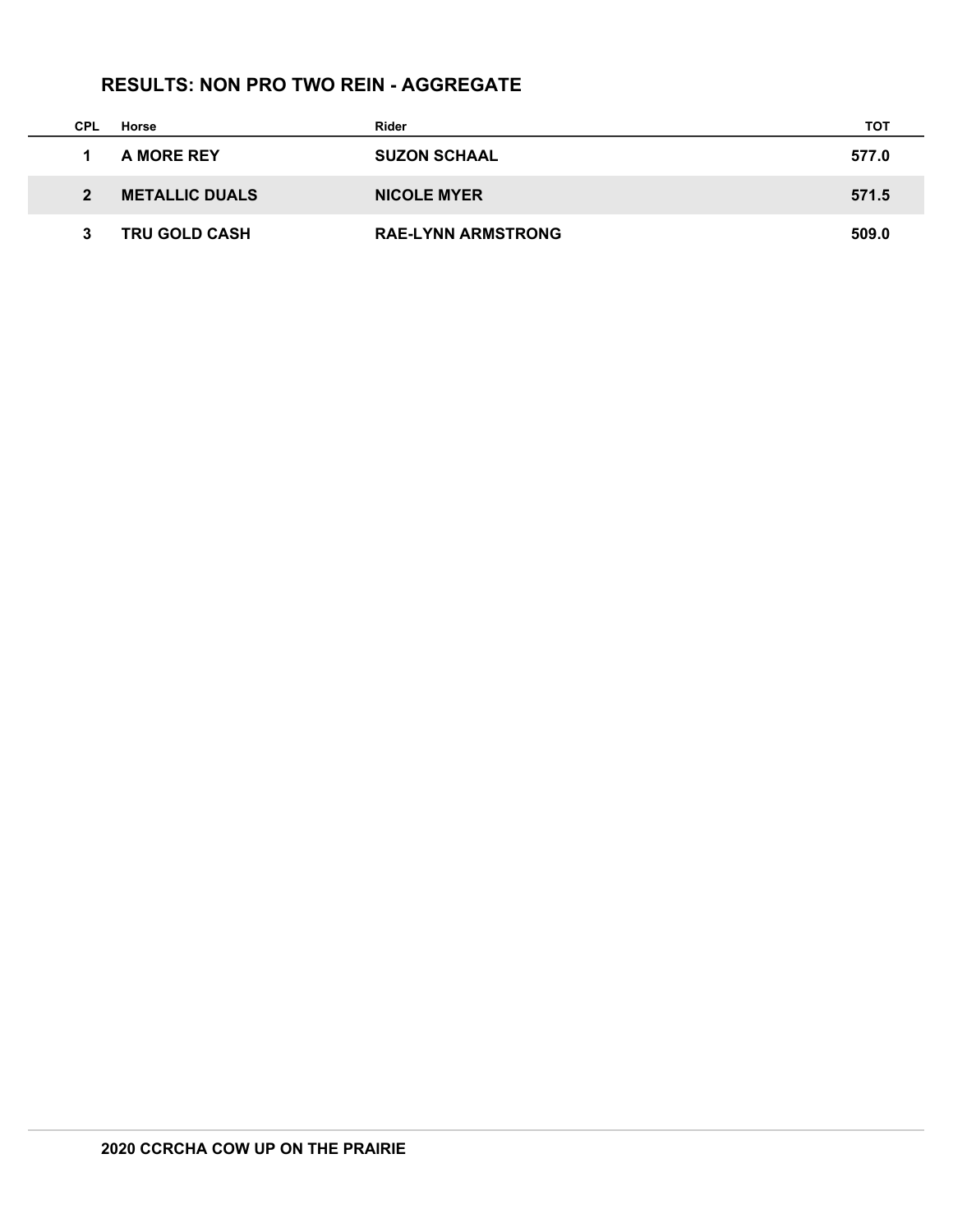# **RESULTS: NOVICE NP BRIDLE - AGGREGATE**

| <b>CPL</b>              | Horse                       | <b>Rider</b>               | <b>TOT</b> |
|-------------------------|-----------------------------|----------------------------|------------|
| 1                       | <b>CR TUFFS MAGIC TONIC</b> | <b>DOUGLAS MCDANIEL</b>    | 589.0      |
| $2 \overline{ }$        | <b>PURE LATIGO</b>          | <b>JONATHAN MORRISON</b>   | 563.5      |
| 3                       | <b>JACS LIL BARBIE LENA</b> | <b>SARA KALKE</b>          | 561.0      |
| $\overline{\mathbf{4}}$ | <b>TNP CAT FACTOR</b>       | <b>NATHAN NEWMAN</b>       | 558.0      |
| 5                       | <b>IMA BOOTSCOOTIN LENA</b> | <b>KAYLEIGH ALBRECHT</b>   | 557.0      |
| 6                       | <b>FLETCH UR MUSCLE</b>     | <b>FRED WEIN</b>           | 557.0      |
| $\overline{7}$          | <b>WHIZ N BOOGIE</b>        | <b>ROBYN MORRISON</b>      | 547.5      |
| 8                       | <b>ALL REDDY A PEPTO</b>    | <b>KIM LAFRENIERE</b>      | 536.0      |
| 9                       | <b>TEXT HIM</b>             | <b>BRENDA EISBRENNER</b>   | 533.5      |
| 10                      | <b>BUZZ N BOONLIGHT</b>     | <b>WENDY DWERNYCHUK</b>    | 533.0      |
| 11                      | <b>HICKORY DICK CHEX</b>    | <b>MICHELLE WOOLDRIDGE</b> | 532.0      |
| 12                      | <b>HEZA SMART SON</b>       | <b>NATALIE BENJAMIN</b>    | 525.0      |
| 13                      | <b>PICA BOMMERNIC</b>       | <b>CATHY SPENCER</b>       | 517.0      |
| 14                      | <b>JOHNNY CASH FLO</b>      | <b>JO-ANN MILLER</b>       | 423.5      |
| 15                      | <b>CHICKEN TIME</b>         | <b>MADELYN GOSSELIN</b>    | 407.0      |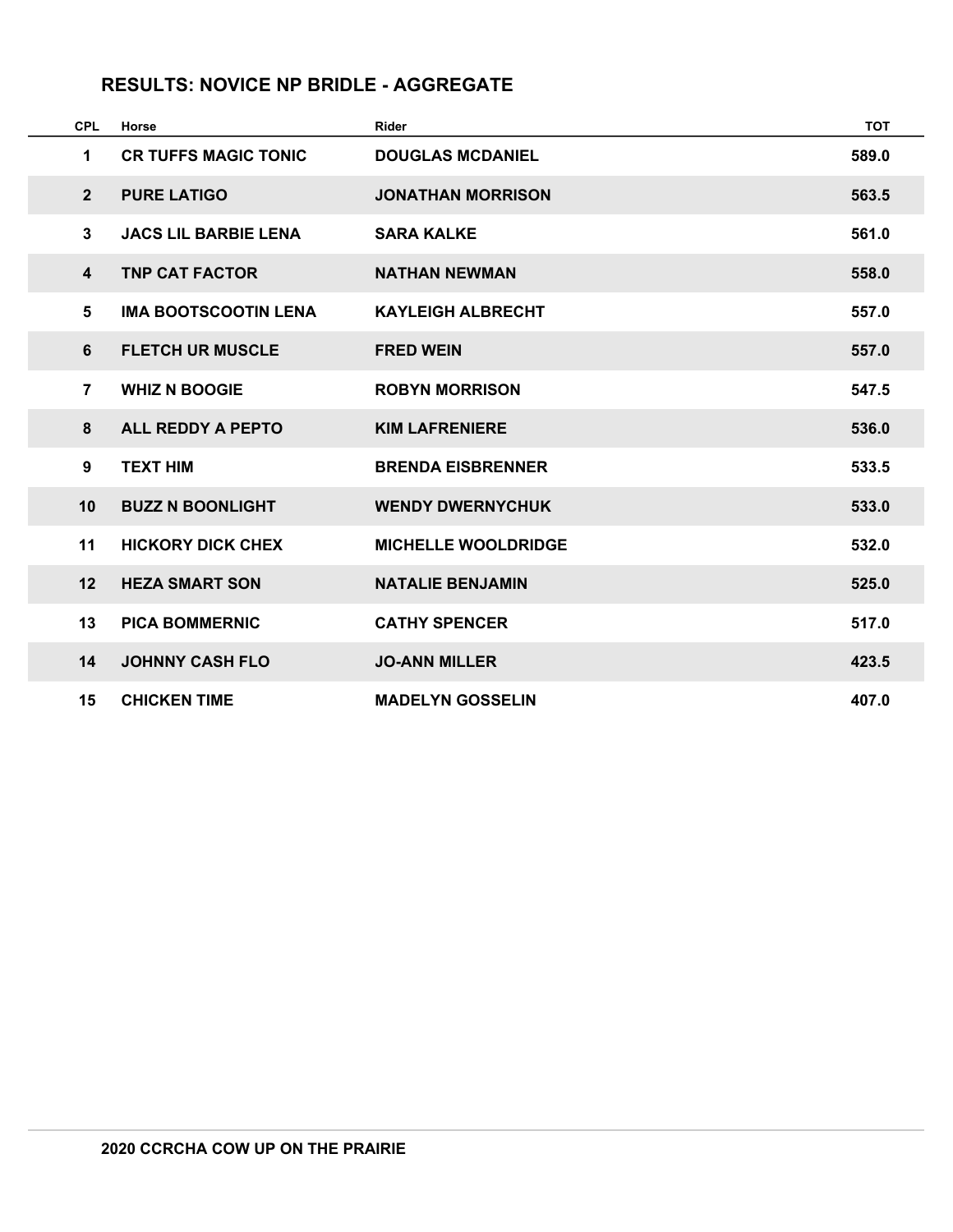# **RESULTS: OPEN BRIDLE - AGGREGATE**

| CPL           | Horse                    | Rider               | тот   |
|---------------|--------------------------|---------------------|-------|
|               | <b>LETS GO HIGHER</b>    | <b>CLINT SWALES</b> | 590.5 |
| $\mathcal{P}$ | <b>CATS PICASSO</b>      | <b>JOHN SWALES</b>  | 585.0 |
|               | <b>GLOW A SMOOTH CAT</b> | <b>CLINT SWALES</b> | 273.0 |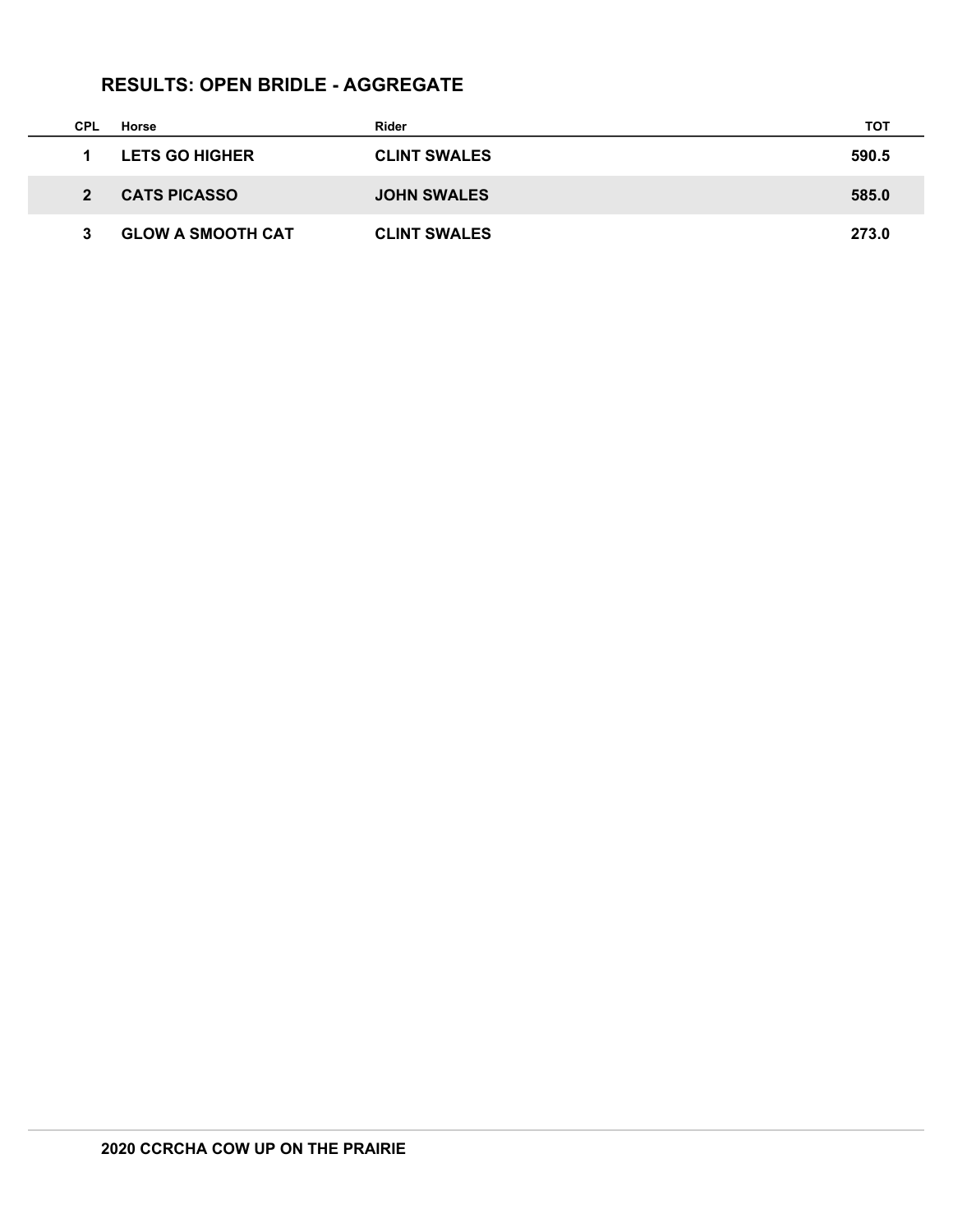## **RESULTS: OPEN HACKAMORE - AGGREGATE**

| <b>CPL</b>     | Horse                       | Rider                | тот   |
|----------------|-----------------------------|----------------------|-------|
| 1              | <b>SUGARHOWYOUGETSOFLY</b>  | <b>CAYLEY WILSON</b> | 577.0 |
| $\overline{2}$ | <b>ONE TIME UP NORTH</b>    | <b>CHET MARTIN</b>   | 557.0 |
| 3              | <b>BET SHES A ROYAL CAT</b> | <b>CHET MARTIN</b>   | 417.5 |
| 4              | <b>SHESA SMART SPARK</b>    | <b>CLAYTON AGAR</b>  | 387.5 |
| 5              | <b>NORTHERN METALLIC</b>    | <b>JOHN SWALES</b>   | 292.5 |
| 6              | <b>DFN SPOOKY CAT</b>       | <b>TYLER DARROCH</b> | 285.5 |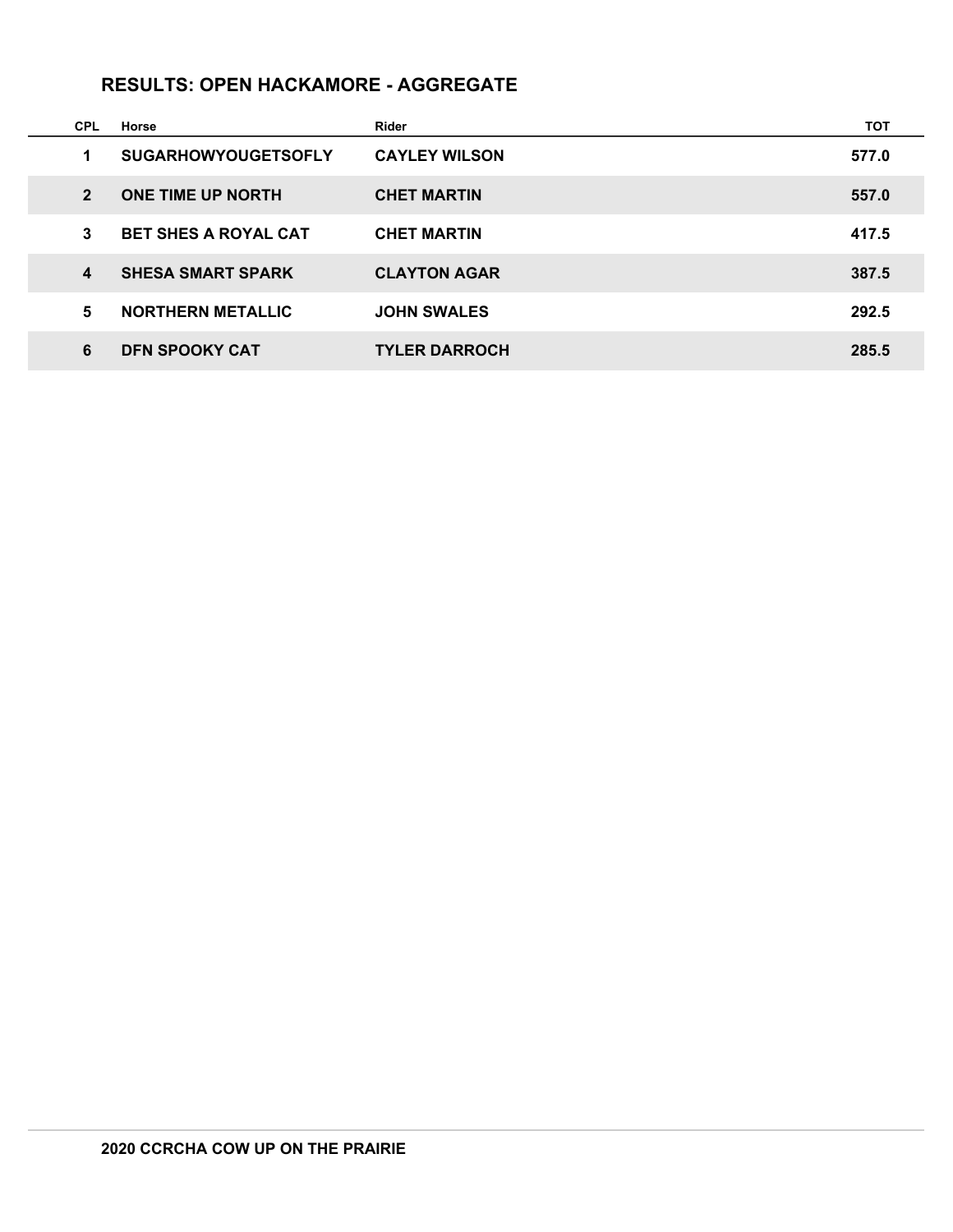# **RESULTS: OPEN TWO REIN - AGGREGATE**

| <b>CPL</b> | Horse          | Rider                | <b>TOT</b> |
|------------|----------------|----------------------|------------|
|            | LHR REY C TIME | <b>CAYLEY WILSON</b> | 713.5      |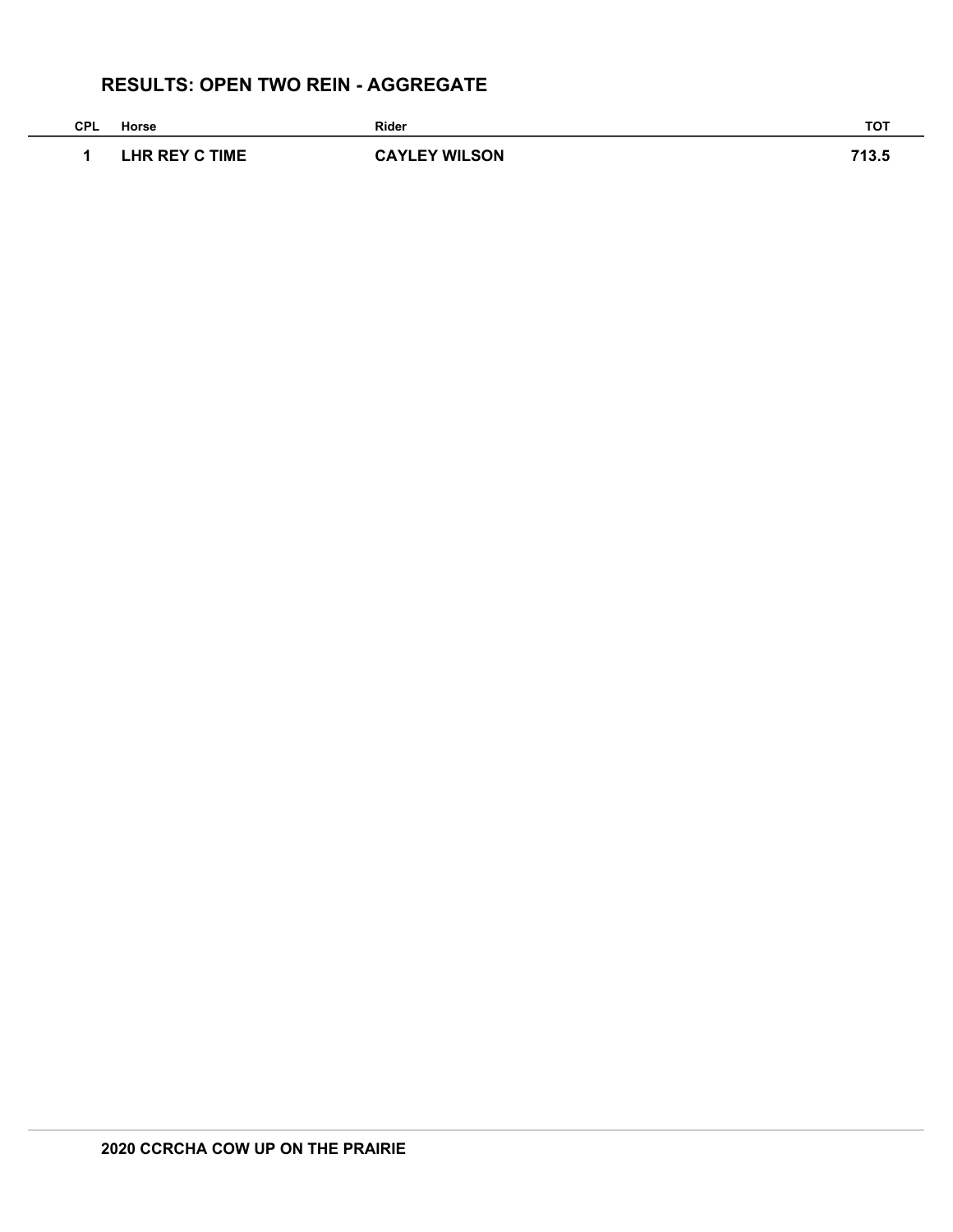# **RESULTS: RANCH HAND BOX - AGGREGATE**

| <b>CPL</b>       | Horse                    | Rider                | <b>TOT</b> |
|------------------|--------------------------|----------------------|------------|
| 1                | <b>VUDOO</b>             | <b>GORD ROBINSON</b> | 540.0      |
| $\overline{2}$   | A SHORTYS LITTLE PEP     | <b>TINLEY HARVIE</b> | 518.0      |
| 3                | <b>TUF LIL HOLLYWOOD</b> | <b>BRAD DOVELL</b>   | 513.5      |
| $\boldsymbol{4}$ | <b>MM CURLY ABEL</b>     | <b>JAIME LUTZ</b>    | 397.0      |
| $5\phantom{1}$   | <b>ONCE UPON A TIME</b>  | <b>KYZA TAYLOR</b>   | 390.0      |
| 6                | <b>CACTUS</b>            | <b>ALLY CYR</b>      | 388.5      |
| 7                | <b>CHROME</b>            | <b>ROB WEDEL</b>     | 135.5      |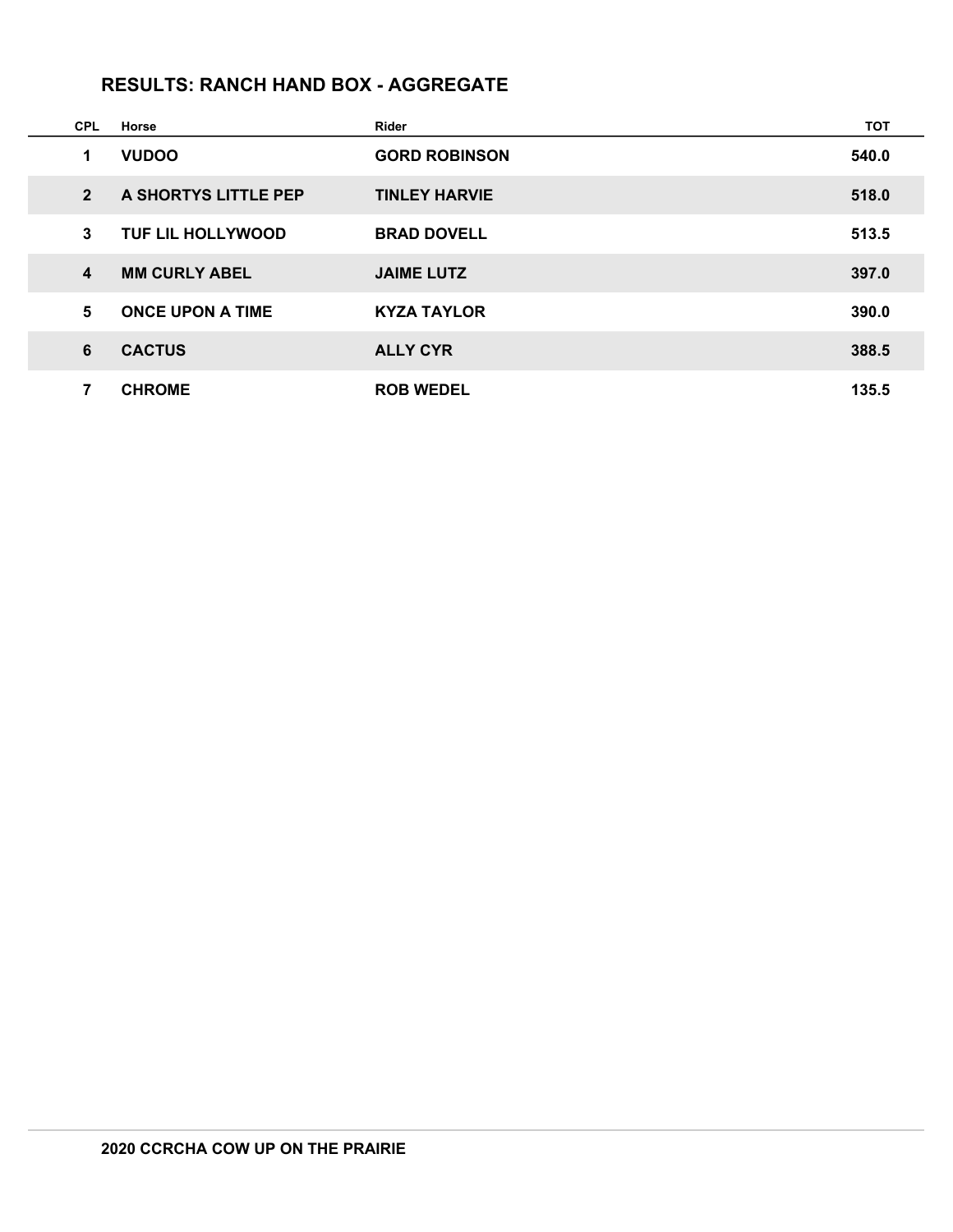# **RESULTS: RANCH HAND FENCE - AGGREGATE**

| <b>CPL</b> | Horse                    | <b>Rider</b>         | <b>TOT</b> |
|------------|--------------------------|----------------------|------------|
|            | <b>SILVER MEGA BUCKS</b> | <b>LESLEY BADURA</b> | 121.0      |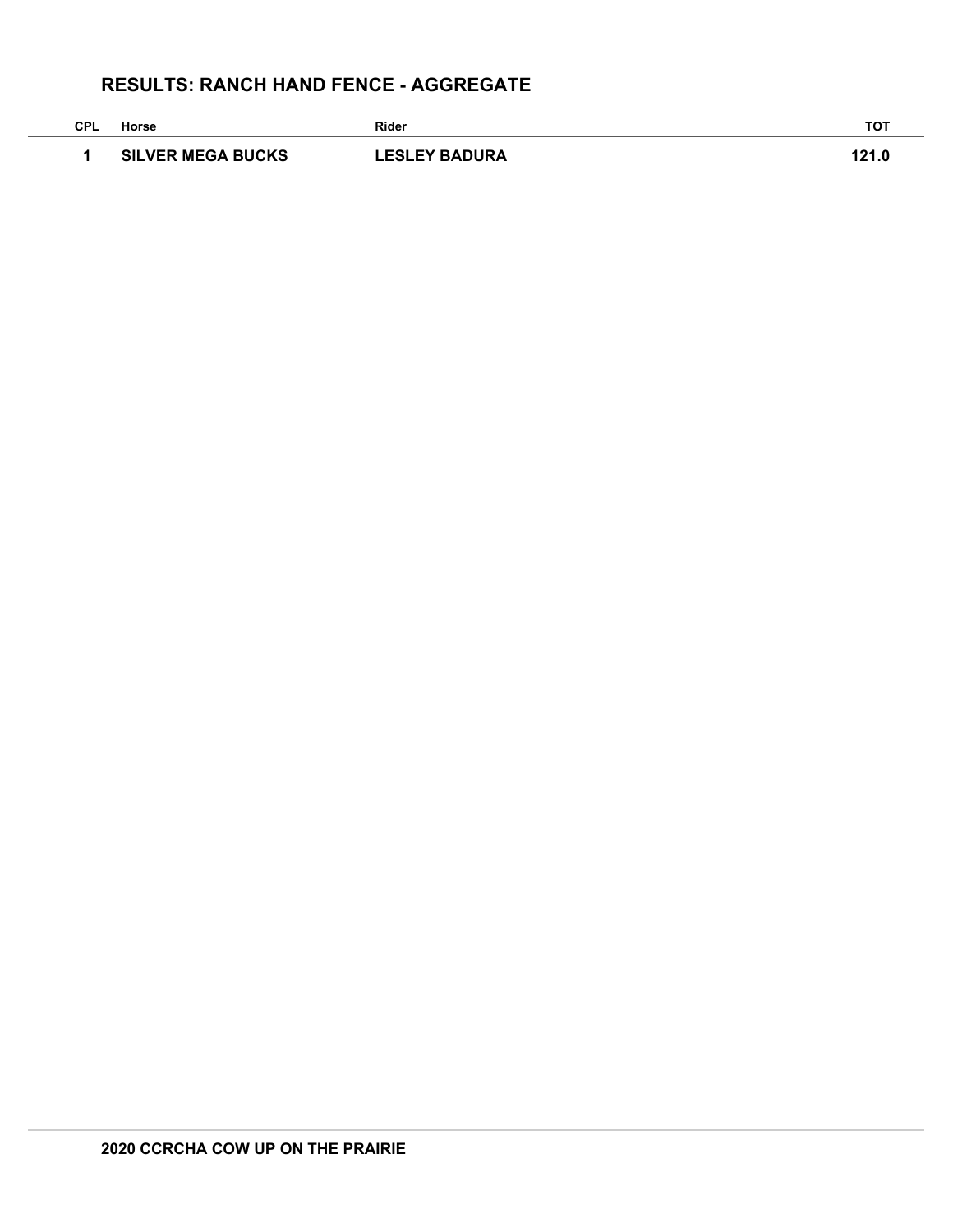# **RESULTS: YOUTH FENCE - AGGREGATE**

| <b>CPL</b>     | Horse                   | Rider                  | тот   |
|----------------|-------------------------|------------------------|-------|
| $\mathbf 1$    | <b>CD SHINER</b>        | <b>TYREE SWALES</b>    | 561.0 |
| $\overline{2}$ | YOR DRY NOON            | <b>RYAN GREY</b>       | 538.5 |
| 3              | <b>YOR NOON CHICLET</b> | <b>SARA LAFRENIERE</b> | 536.0 |
| 4              | <b>CHEX FX</b>          | <b>KAYCEE SCOBEY</b>   | 528.0 |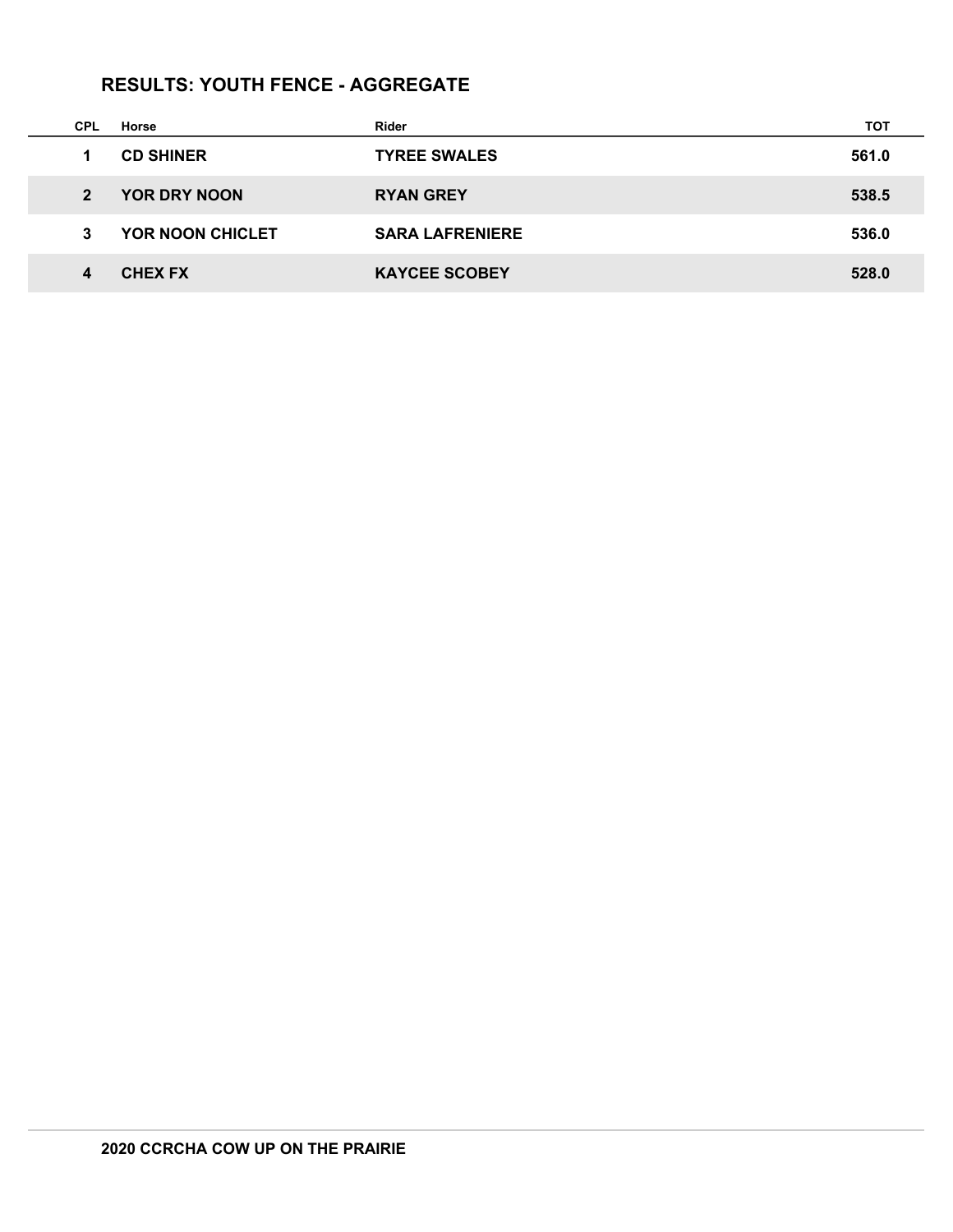# **RESULTS: YOUTH LIMITED - AGGREGATE**

 $\mathcal{L}$ 

| CPL                        | Horse                     | Rider                  | тот   |
|----------------------------|---------------------------|------------------------|-------|
|                            | <b>COASTING THE STARS</b> | <b>WAYLON MCARTHUR</b> | 575.5 |
| $\boldsymbol{\mathcal{P}}$ | <b>CHICKEN TIME</b>       | <b>ISABEL GOSSELIN</b> | 559.0 |
|                            | <b>GALLO DEL NORTE</b>    | <b>AMANDA SINNETT</b>  | 383.5 |